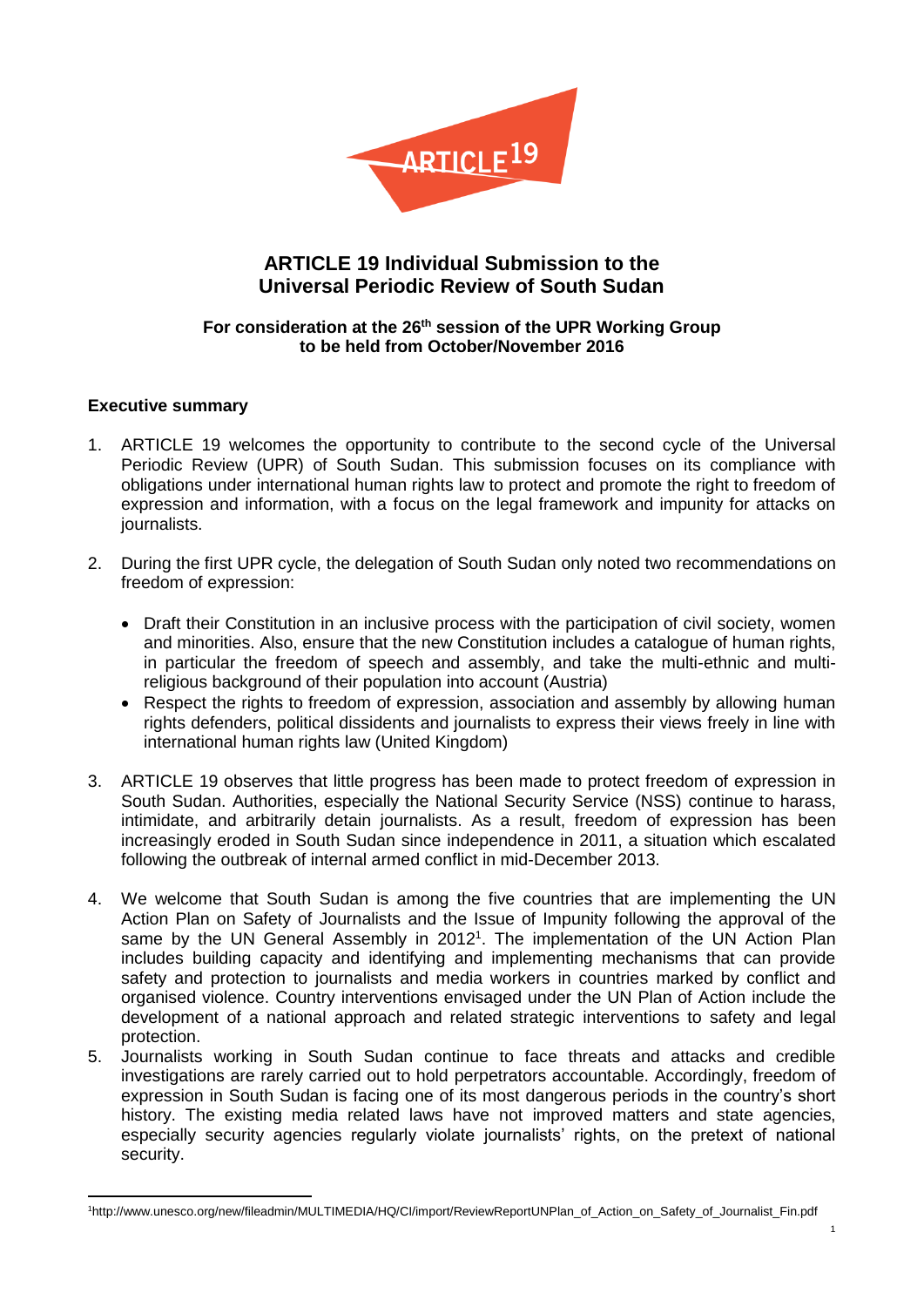# **Impunity for attacks against journalists**

- 6. In an increasingly fearful atmosphere, many journalists and human rights defenders have resorted to self-censorship, carefully crafting articles and statements to avoid antagonising the government and opting out of public appearances or television and radio interviews
- 7. The last four years have witnessed numerous incidents of human rights violations against journalists, including but not limited to, arbitrary detention and unlawful surveillance, physical and psychological attacks and intimidation, and forced closure of media houses. Impunity is endemic: investigations are ineffective or lack independence and perpetrators are not held to account.
- 8. Of particular note are the following cases:
	- Little progress appears to have been made in the case of journalist and critic of the government, Diing Chan Awuol, who was shot dead on his doorstep in 2012.
	- Those who shot Peter Julius Moi, a reporter for business weekly *The Corporate* and independent bi-monthly *New Nation*, on 19 August 2015, remain free.
	- The murder of Pow James Raeth, a journalist for *Radio Tamazuj* who was shot in the South Sudanese city of Akobo on 20 May 2015 remains unsolved.
	- On 25 January 2015 five journalists (Musa Mohamed, director of the state-run radio station *Raja FM*; Adam Juma, presenter and reporter for *Raja FM*; *Raja FM* reporters Dalia Marko and Randa George; and Boutros Martin, camera operator for the Western Bahr el Ghazal branch of South Sudan Television) were killed when unidentified gunmen ambushed an official convoy in South Sudan's Western Bahr al Ghazal state. The perpetrators are unknown.
- 9. Further deepening a climate of fear, the National Security Service (NSS) has harassed, intimidated, and arbitrarily detained journalists:
	- On 28 December 2015, Joseph Afandi, a journalist with the Juba-based daily newspaper *Al-Tabeer*, was held incommunicado by the NSS for more than six weeks. He was arrested and detained without access to his family or lawyer after he wrote an article criticising the ruling Sudan People's Liberation Movement and the government's response to the internal conflict. He was released on 19 February 2016 without charge.
	- Innocent Ngbati, a journalist working for government-owned *Yambio FM* was beaten on 22 January 2016 allegedly by security officers as while taking photos and talking to eyewitnesses at the scene where a police commissioner had been shot dead. They alleged Ngbati was one of the people who had shot the commissioner.
	- Silvestro Ruati was working for the Catholic Radio Network, Anisa FM inYambio region when he was arrested and detained on 23 January 2016 by the NSS. He was released three days later without charge.
- 10. The government has arbitrarily closed down media outlets:
	- *Al-Taabir Arabic* daily newspaper has remained closed since 28 December 2015. Editor, Waziri Michael was summoned by NSS officers who complained about an article which criticised the SPLM Government. He was later forced to resign to apologise. Previously, his passport had been confiscated and his bank account frozen.
	- The government raided and closed *Bakhita Radio* in August 2014 but then allowed it to reopen a month later on the condition that it not air political programmes.
	- *Almajhar Alsayasy,* Arabic language newspaper, was shut down in March 2014, as a result of covering matters related to the internal armed conflict and interviewing politicians critical of the government. The editor-in-chief wrote letters of complaint to the NSS and the Ministry of Information and Broadcasting citing constitutional protections of freedom of expression, but received no response.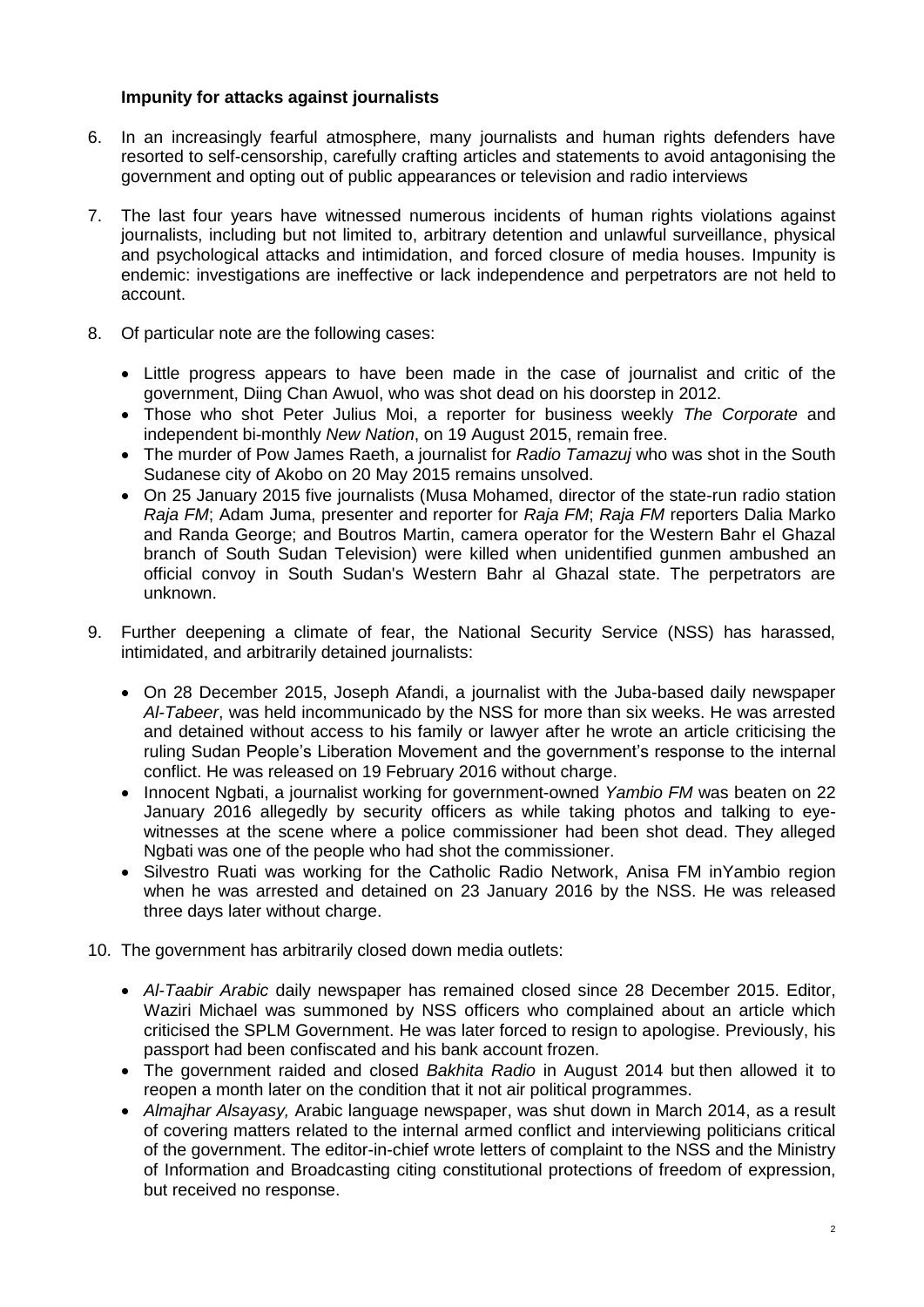- Another newspaper, *Juba Monitor*, has had various issues held temporarily or confiscated by the NSS
- 11. ARTICLE 19 notes that South Sudan has not responded to the Director General of UNESCO's request for information on the judicial follow up of killed journalists, hindering implementation of the UN's Action Plan on Safety of Journalists.

# **Weak legal framework for freedom of expression**

- 12. South Sudan has not ratified core international human rights treaties, including the International Covenant on Civil and Political Rights (ICCPR), depriving all people in South Sudan of its specific protections for the right to freedom of expression. The country also has not issued a standing invitation to the special procedures of the UN Human Rights Council.
- 13. The right to freedom of expression is protected under South Sudan's 2011 transitional Constitution. Article 24(1) provides that '[e]very citizen shall have the right to the freedom of expression, reception and dissemination of information, publication, and access to the press without prejudice to public order, safety or morals as prescribed by law'.
- 14. The government of South Sudan has initiated processes to create a legal environment and regulatory framework supportive of freedom of expression. On 9 September 2014, President Salva Kiir signed into law the Media Authority Bill, the Right of Access to Information Bill and Broadcasting Corporation Bill. Enactment of these laws was a step in the right direction for media freedoms in South Sudan. Nevertheless, ARTICLE 19 remains concerned over their implementation, and considers that provisions within these laws still are not in conformity with international human rights law.
- 15. **The Broadcasting Corporation Act** envisages the creation of a national public service broadcaster, the South Sudan Broadcasting Corporation (SSBC). We are concerned that the process for appointing and dismissing members of the Board of Directors of SSBC lies with the executive branch, which allows for inappropriate influence over the SSBC by the government. A strong guarantee of independence from the executive branch is one of the key pillars of a democratic public service broadcasting law. With this pillar now taken away, it is very questionable whether the SSBC will be able to truly deliver on its otherwise well-defined mandate to serve the public, rather than the government.
- 16. ARTICLE 19 recommends that the Broadcasting Corporation Act is reviewed for its compliance with international standards. In addition:
	- The Broadcasting Corporation Bill should expressly quarantee SSBC's independence from the executive and should prohibit all attempts to influence the members or staff of SSBC in the discharge of their duties, or to interfere with the activities of SSBC, except as specifically provided for by law.
	- Members of the Board of SSBC should not be selected and dismissed by the President, but by a two-thirds majority vote of the National Legislative Assembly. Any role for the President should be purely ceremonial.
	- The nominations process should be open and the selection should be made through public hearings, after the public has been given an opportunity to comment.
	- Persons who are employed in the civil service or any other branch of government should be ineligible for appointment to the Board.
	- Consideration should be given to extending the term of Board members to six years.
	- The Managing Director of SSBC should be selected by the Board with no involvement of the government.
	- A Board member who is removed should be guaranteed the right to appeal this decision in court.
	- The annual report drawn up by the Board should be addressed exclusively to the National Legislative Assembly and the public.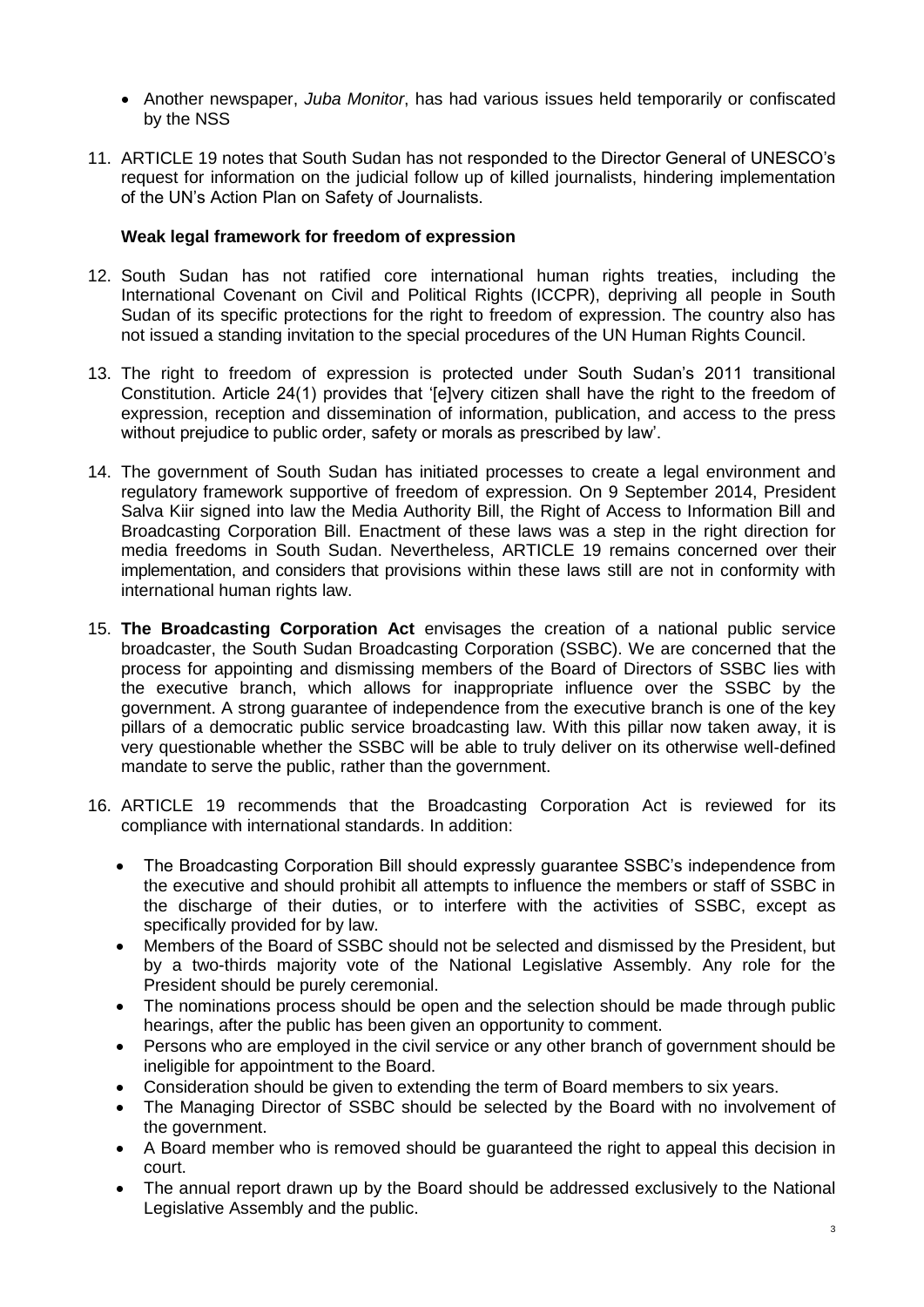- SSBC should be able to apply directly to the National Legislative Assembly for funding, rather than through the Minister of Information and Broadcasting.
- The remuneration of Board members should be set by the National Legislative Assembly rather than the Council of Ministers.
- 17. ARTICLE 19 believes that the **Media Authority law** requires several improvements in order to create a safe legal environment for the media. In particular, the media regulatory body (Media Authority), created by enactment of the law, should have precisely circumscribed powers, be independent from government, and take measures prescribed by law. Legal remedy should be secured against all decisions of the authority.
- 18. In view of the international standards, ARTICLE 19 points out that the Media Authority will not be independent from the government for a number of reasons.
	- Its members would be appointed by the joint action of the Minister for Information and Broadcasting, the Council of Ministers, and the President, and can be removed by the President, on the recommendation of the Minister. ARTICLE 19 notes that although apparently more participants contribute to the process, all are from parts of the government.
	- The Media Authority budget shall depend on government approval and it may accept grants from the government, thereby opening a door for undue influence.
	- The law gives the Ministry and governmental entities the right to initiate legal procedures by the Media Authority, which invites politically motivated procedures against media providers, and means an interference with the Media Authority's independence.
- 19. ARTICLE 19 is deeply concerned by the Media Authority's power in the field of content regulation. We suggest that certain powers should be limited:
	- The Media Authority should not participate in defining content rules.
	- Investigative rights should only extend to holding meetings and requesting documents.
	- Its powers should not extend to the printed press in any way.
	- The role of the committees of the Media Authority should be defined without ambiguity, and pay respect to the principles governing the consistency of a media supervisory body: transparency, accountability, and independence.
	- The Media Authority or its committees should only act on the basis of laws rather than on codes of ethics and guidelines, which are tools of the self-regulation regime.
	- The powers of the Media Authority in respect of enforcement rules should be defined with more precision including in which cases the Media Authority may bring an action before court, and in which cases it may start an administrative procedure itself. The two sets of cases should not overlap
	- In case an independent appeals body is created, it should be independent from the government on the one hand, and from those who pass the first instance decisions on the other.
	- All administrative decisions, even second instance decisions, should be allowed to have a full court review, without restrictions on the grounds of the review or the tools of evidence.
	- A limit on fines should be laid down in law, rather than a decision by any authority.
	- Industry stakeholders should be excluded from giving grants or donations to the Authority.
	- The budget of the Authority should be approved by the National Assembly rather than the government as should be the case with other budget parts of the central administration in South Sudan.
- 20. South Sudan's Right to **Access Information law** positively enshrines a number of progressive principles. This includes the duty to disclose information from bodies stemming not from their public ownership but from their public functions, the right to seek information from private bodies, a clear and simple procedure for accessing information, a comprehensive proactive disclosure regime, public accountability for information officers, the protection of whistleblowers and the creation of criminal offences to reinforce the right of access to